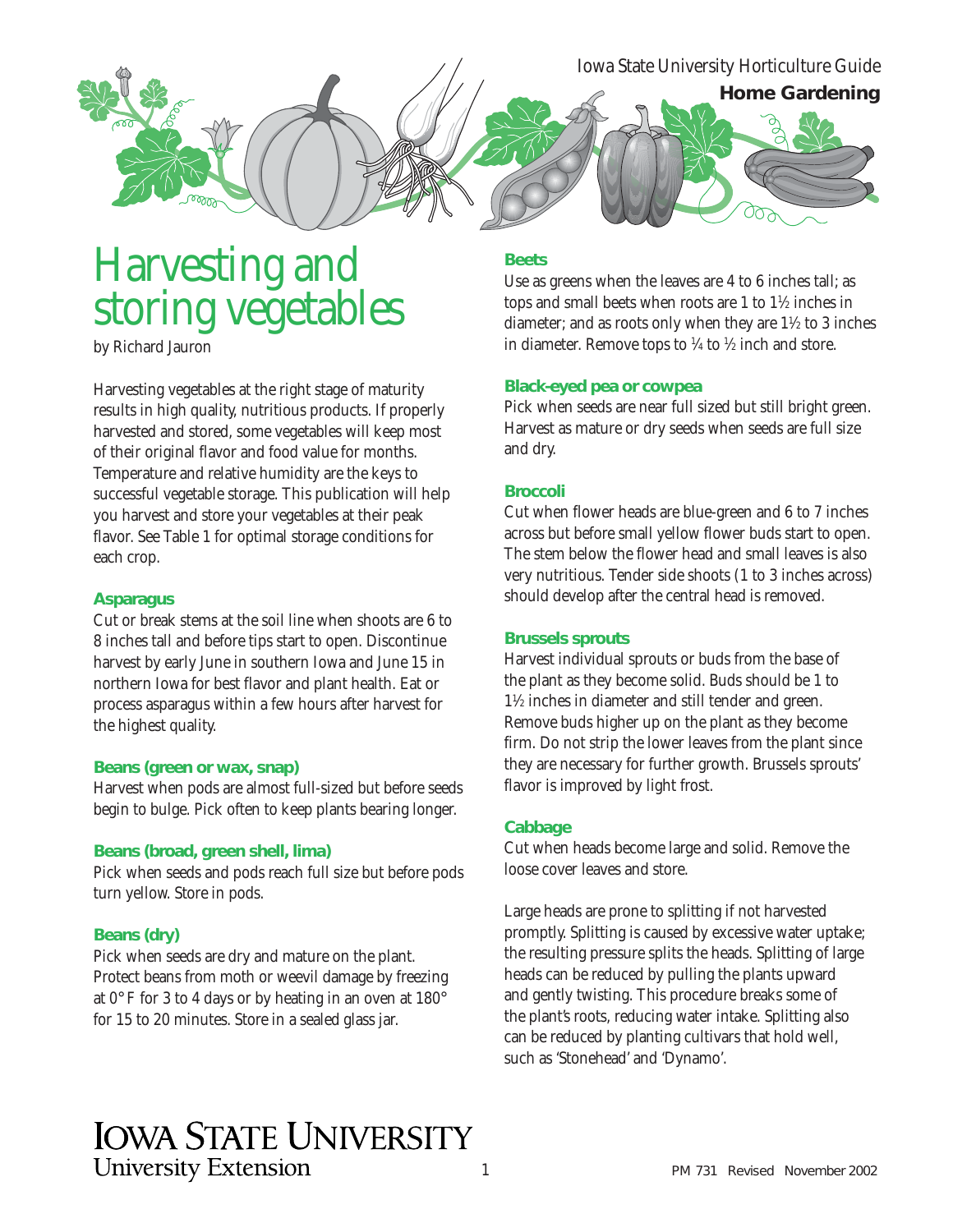**Table 1. Recommended storage temperatures, relative humidities, and storage life for fresh vegetables.\***

| Vegetable              | <b>Temperature</b><br>°F<br>°C |             | Relative<br><b>Humidity</b><br>(percent) | Approximate<br>Length of<br><b>Storage Period</b> | <b>Suggested Methods</b><br>for Extended<br><b>Preservation</b> |
|------------------------|--------------------------------|-------------|------------------------------------------|---------------------------------------------------|-----------------------------------------------------------------|
| Asparagus              | $32 - 35$                      | $(0-2)$     | $95 - 100$                               | 2-3 weeks                                         | Freeze or can                                                   |
| <b>Beans</b>           |                                |             |                                          |                                                   |                                                                 |
| green or snap          | $40 - 45$                      | $(4-7)$     | 95                                       | $7-10$ days                                       | Freeze or can                                                   |
| lima or broad          | $37 - 41$                      | $(3-5)$     | 95                                       | 5-7 days                                          | Freeze or can                                                   |
| Beets, topped          | 32                             | (0)         | 98-100                                   | 4-6 months                                        | Freeze, can, or pickle                                          |
| <b>Broccoli</b>        | 32                             | (0)         | 95-100                                   | $10-14$ days                                      | Freeze or can                                                   |
| <b>Brussel sprouts</b> | 32                             | (0)         | $95 - 100$                               | 3-5 weeks                                         | Freeze or can                                                   |
| Cabbage                |                                |             |                                          |                                                   |                                                                 |
| early                  | 32                             | (0)         | 98-100                                   | 3-6 weeks                                         | Sauerkraut                                                      |
| late                   | 32                             | (0)         | 98-100                                   | 5-6 months                                        | Sauerkraut                                                      |
| Carrots, mature        | 32                             | (0)         | 98-100                                   | 7-9 months                                        | Freeze, can, or pickle                                          |
| Cauliflower            | 32                             | (0)         | $95 - 98$                                | 3-4 weeks                                         | Freeze or can                                                   |
| Celery                 | 32                             | (0)         | 98-100                                   | 2-3 months                                        |                                                                 |
| Cucumbers              | $50 - 55$                      | $(10-13)$   | 95                                       | $10-14$ days                                      |                                                                 |
| Eggplants              | 46-54                          | $(8-12)$    | $90 - 95$                                | 7 days                                            | Can                                                             |
| Garlic, dry            | 32                             | (0)         | 65-70                                    | 6-7 months                                        |                                                                 |
| Kohlrabi               | 32                             | (0)         | 98-100                                   | $2-3$ months                                      | Freeze                                                          |
| Leek, green            | 32                             | (0)         | $95 - 100$                               | 2-3 months                                        |                                                                 |
| Lettuce                | 32                             | (0)         | 98-100                                   | 2-3 weeks                                         |                                                                 |
| <b>Melons</b>          |                                |             |                                          |                                                   |                                                                 |
| muskmelon (full-slip)  | 32-36                          | $(0-2)$     | 95                                       | $5-14$ days                                       | Freeze                                                          |
| watermelon             | 50-60                          | $(10-15)$   | 90                                       | 2-3 weeks                                         | Freeze                                                          |
| Okra                   | 45-50                          | $(7-10)$    | $90 - 95$                                | $7-10$ days                                       | Can, freeze, or pickle                                          |
| Onion                  |                                |             |                                          |                                                   |                                                                 |
| green                  | 32                             | (0)         | 95-100                                   | 3-4 weeks                                         |                                                                 |
| dry                    | 32                             | (0)         | 65-70                                    | 1-8 months                                        |                                                                 |
| Parsnips               | 32                             | (0)         | $98 - 100$                               | 4-6 months                                        | Can or freeze                                                   |
| Peas, green            | 32                             | (0)         | $95 - 98$                                | 1-2 weeks                                         | Freeze or can                                                   |
| Pepper, sweet          | 45–55                          | $(7-13)$    | $90 - 95$                                | 2-3 weeks                                         | Freeze                                                          |
| Potatoes               | 38-40                          | $(3-4)$     | $90 - 95$                                | 5-10 months                                       | Can                                                             |
| Pumpkins               | $50 - 55$                      | $(10-13)$   | $50 - 70$                                | 2-3 months                                        |                                                                 |
| Radishes, spring       | 32                             | (0)         | $95 - 100$                               | 3-4 weeks                                         |                                                                 |
| Rhubarb                | 32                             | (0)         | 95-100                                   | 2-4 weeks                                         | Freeze                                                          |
| Spinach                | 32                             | (0)         | $95 - 100$                               | $10-14$ days                                      | Freeze or can                                                   |
| Squash                 |                                |             |                                          |                                                   |                                                                 |
| summer                 | 41-50                          | $(5-10)$    | 95                                       | $7-14$ days                                       | Can or freeze                                                   |
| winter                 | 50                             | (10)        | 70                                       | 1-6 months                                        | Can or freeze                                                   |
| Sweet corn             | 32                             | (0)         | 95                                       | 5-8 days                                          | Freeze or can                                                   |
| Sweet potatoes         | $55 - 60$                      | $(13 - 16)$ | 85-90                                    | 4-7 months                                        | Can or freeze                                                   |
| Swiss chard            | 32                             | (0)         | $95 - 100$                               | $10-14$ days                                      | Freeze or can                                                   |
| Tomatoes               |                                |             |                                          |                                                   |                                                                 |
| ripe                   | 46-50                          | $(8-10)$    | 90-95                                    | 4-7 days                                          | Can or freeze                                                   |
| mature green           | 55-70                          | $(13-21)$   | 90-95                                    | 1-3 weeks                                         | Pickle                                                          |
| Turnips                | 32                             | (0)         | 95                                       | 4-5 months                                        |                                                                 |

\*Based on information from United States Department of Agriculture Publication No. 66, *The Commercial Storage of Fruits, Vegetables, and Florist and Nursery Stocks*.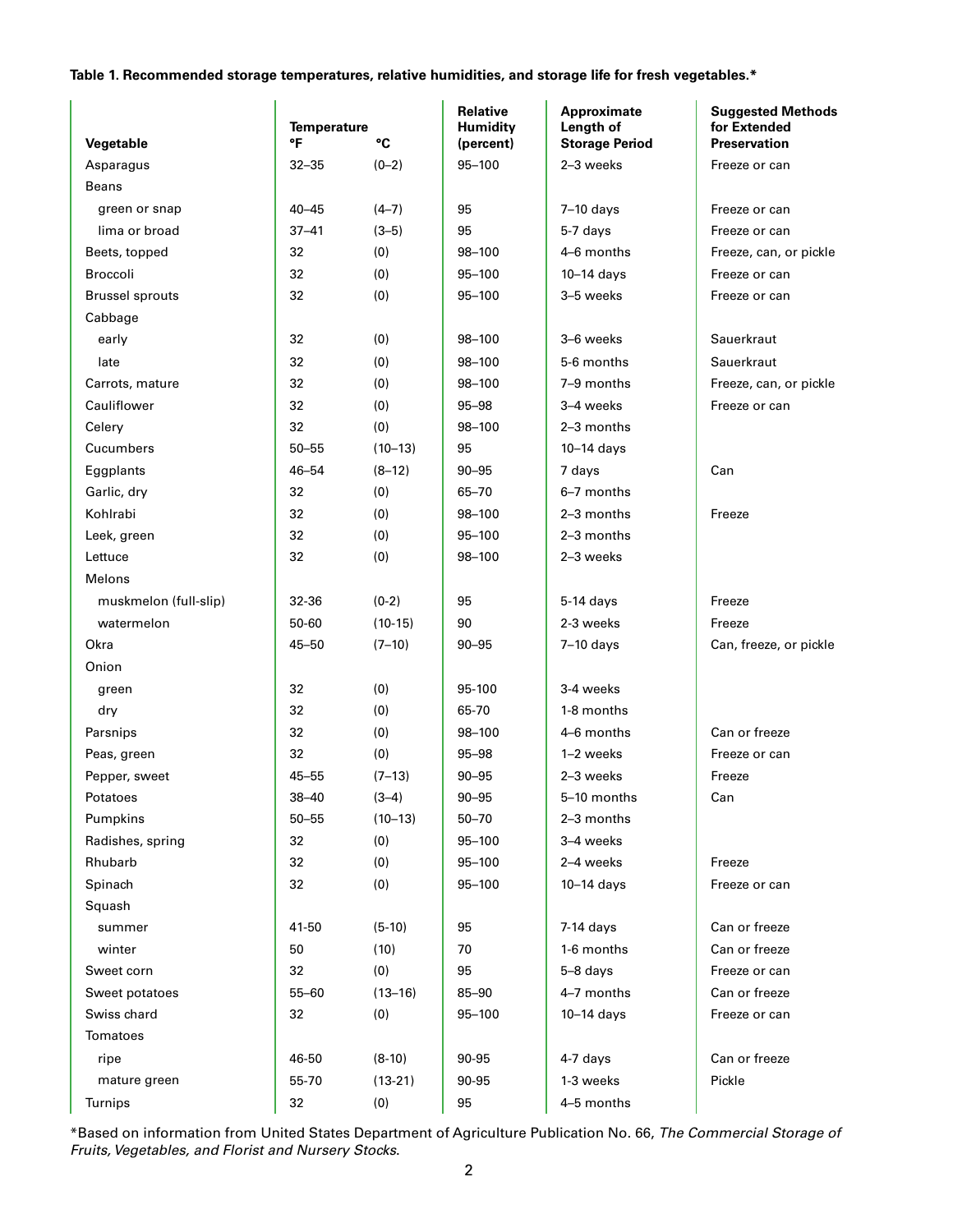#### **Cantaloupe**

See Muskmelon.

#### **Carrots**

Dig when roots are 3 ⁄4 inch or more across. Remove tops to  $\frac{1}{4}$  to  $\frac{1}{2}$  inch. If they are to be stored, plant for a late harvest and leave them in the ground until just before heavy frost.

#### **Cauliflower**

Harvest when heads are full sized (6 to 8 inches across) but still compact and smooth. Overmature heads will begin to open up and become "ricey." Heads exposed to sunlight are cream colored. To obtain white heads, blanch the heads when approximately 2 to 3 inches in diameter. Using twine or cloth strips, loosely tie the inner leaves over the heads. Or, cover the heads with large cabbage leaves.

#### **Celery**

Harvest when 12 to 15 inches tall. For immediate use, harvest when smaller or cut a few leaves as the plant grows. If left in the garden until early winter, pile straw and soil around the plants to protect against freezing.

# **Cucumbers**

Pick when fruits are  $1\frac{1}{2}$  to 3 inches long for pickling and 3 to 4 inches long for dills. Slicing cucumbers should be 6 to 9 inches long and  $1\frac{1}{2}$  to 2 inches in diameter but still bright green and firm. Remove fruit by pulling up and giving a quick snap. Promptly harvest fruits when they reach the desired size. Overmature cucumbers left on the vine inhibit additional fruit production.

#### **Eggplant**

Harvest any time after fruits are 2 inches across until they are 4 to 6 inches in diameter but still firm and shiny. Light thumb pressure will leave a dent at the proper harvest stage. Old fruit is dull, seedy, and tough. Store with an inch of stem on fruit.

#### **Garlic**

Pull when tops become dry and begin to fall over or just before first frost if not mature. Cure the bulbs in a warm, well-ventilated place for 10 days. Then remove the tops about 1 inch above the bulb and trim roots close to bulb.

# **Kohlrabi**

Has mildest flavor when thickened stems are 2 to 3 inches in diameter. Store with leaves and roots removed.

#### **Leek**

Pull when less than 1 inch in diameter for use in salads. Use large ones in stews and soups.

#### **Lettuce**

Leaf lettuce is crispest when outer leaves are 4 to 6 inches long. Harvest largest plants and allow small ones in between to develop.

Harvest head lettuce when heads are full size and moderately firm but before seed stalks form. Outer leaves may be removed from leaf or head lettuce when leaves are 4 to 6 inches. New inner leaves will provide continuous harvest. Hot weather causes bitter flavor and seed stalk formation.

#### **Muskmelon or cantaloupe**

Muskmelon is most tasty when fully ripe. Fruit is nearly ripe when the base of the fruit stem starts to separate from the fruit. It is fully ripe when a crack appears completely around the base of the fruit stem allowing easy separation from the fruit. At the same time, the skin between the netting will turn from green to yellow and the fruit begins to give off a muskmelon aroma. Place refrigerated melons in sealed plastic bags to prevent the musky aroma from flavoring other foods.

#### **Okra**

Cut when pods are 3 inches long but are still bright green (or purple on some cultivars). Use quickly as okra deteriorates rapidly after harvest. Continue removing all pods to keep plant producing.

# **Onion (green)**

Any standard variety of onion can be used as a green onion when the bulbs are small. Harvest when 6 to 8 inches tall. Onion greens are nutritious and can be chopped into salads.

Shallots are a multiplier type of onion that divide into clumps of small bulbs. Harvest shallots as green onions in summer or as dry onions in fall when the tops fall over.

# **Onion (dry)**

Onions grown from seeds and plants usually store better than those from sets. Harvest when tops fall over and begin to dry. Pull with tops on and dry them in a protected place for 3 to 4 days, then cut tops 1 inch above the bulb and place in mesh bags for further curing. Cure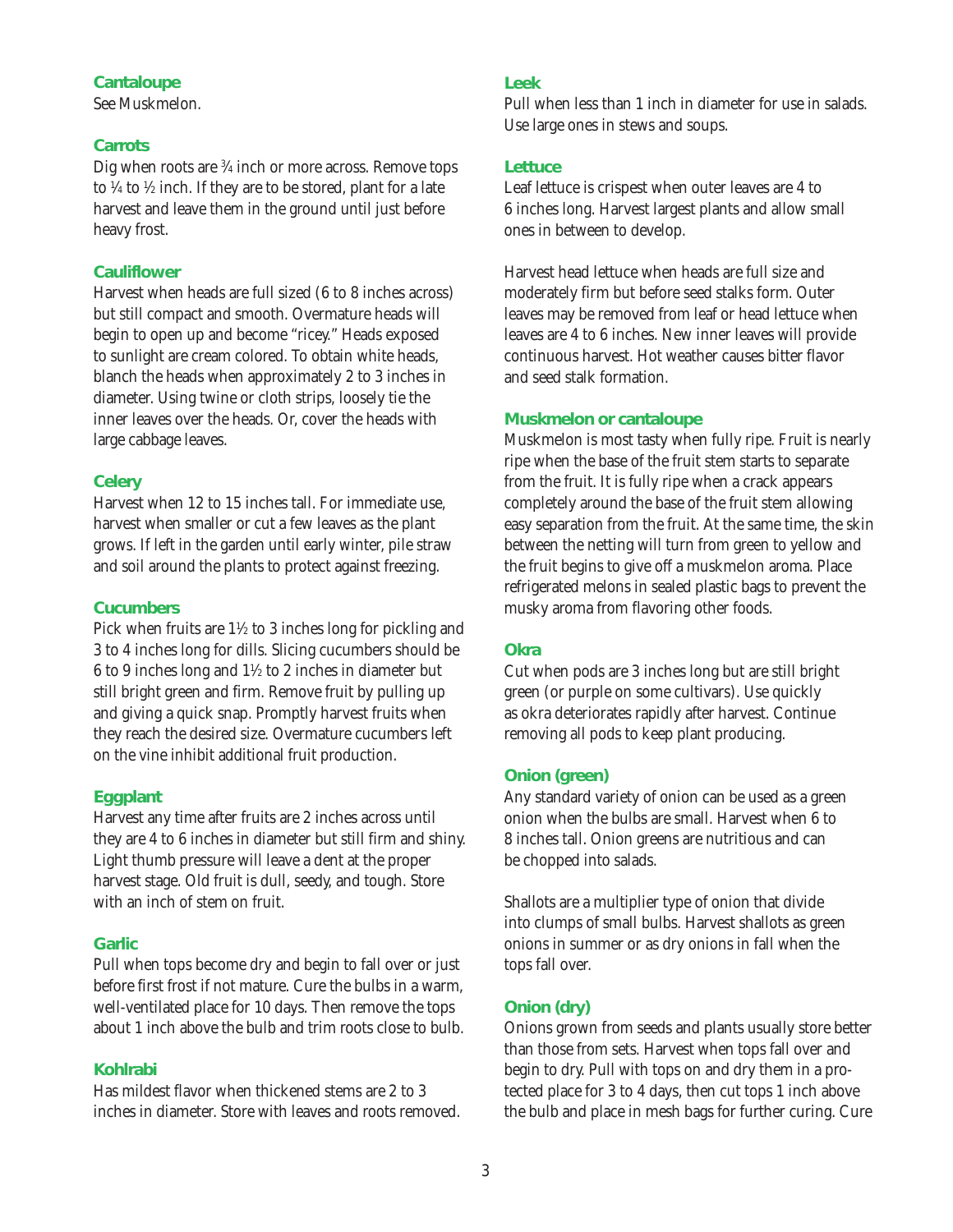for 2 to 3 weeks at room temperature until the neck tightens up and outer scales begin to rustle. Then store onions in a well-ventilated place.

Use 'Bermuda' and 'Sweet Spanish' onions soon after harvest because they store only 1 to 2 months. Globetype onions keep up to 8 months in storage.

#### **Parsnips**

Dig from late fall until early spring. Parsnips need some frost to give the characteristic sweet nutlike flavor. If the roots are to be left in the soil during winter, cover after early frosts with a layer of straw and 3 to 5 inches of soil to prevent winter injury.

#### **Peas**

Peas are tender and flavorful if picked when pods are well filled but not hard and starchy. Pick often and don't miss any—overripe pods retard production. Store peas in the shell.

Harvest edible podded snow or sugar peas when pods reach nearly full size (about 3 inches) and while the seeds are still small. If seeds only are to be eaten, harvest when seeds are fully developed but pods are still fresh and bright green.

Snap peas, another edible podded pea, are best picked when the seeds are nearly full size.

#### **Pepper, sweet**

Harvest when fruits are large, firm, crisp, and dark green. Fully ripe peppers are slightly sweeter and may be red, orange, yellow, or other colors.

#### **Potatoes**

Potatoes can be harvested when the tubers are small and immature ("new" potatoes) or when the crop is fully mature. New potatoes are harvested when the vines are lush and green. The small, immature potatoes have thin skins and do not store well. Refrigerate new potatoes and use as soon as possible.

Potatoes grown for fall and winter use should be carefully dug after the plants have died (turned brown) and the crop is fully mature. To check crop maturity, dig up one or two hills after the plants have died. If the skin is thin and rubs off easily, the potatoes are not fully mature and will not store well. Allow the crop to mature in the soil for several more days before harvesting the

rest of the hills. When harvesting, avoid cutting or bruising the potatoes. Use damaged tubers as soon as possible.

Before placing the potatoes in storage, cure the tubers at a temperature of 45 to 60° F and relative humidity of 85 to 95 percent for 2 weeks. Curing promotes healing of minor cuts and bruises and thickening of the skin.

Once cured, sort through the potatoes and discard any soft or shriveled tubers. These potatoes may spoil in storage and destroy much of the crop. Potatoes should be stored in a dark location with a temperature of 38 to 40° F and a relative humidity of 90 to 95 percent. Potatoes will sprout if temperatures are too warm, while they will taste sweet if temperatures are too cool. Do not allow potatoes to freeze.

### **Pumpkins**

See Squash (winter).

#### **Radishes**

Pull when roots are  $1$  to  $1\frac{1}{2}$  inches in diameter, remove tops, and store up to 15 days. Large winter radishes store 2 to 4 months.

# **Rhubarb**

When stalks are 10 to 15 inches long, grasp the stalk below the leaf blade and pull upward and slightly to one side to harvest. Discard leaf portion—eating this material can cause illness. Harvest only for 8 to 10 weeks ending in mid-June.

#### **Spinach**

Harvest when larger leaves are 6 to 8 inches long. Early spring plantings go to seed as days get longer. Early August seedings do not go to seed during the shorter days of fall.

# **Squash (summer)**

Harvest long fruited cultivars when they are about 2 inches in diameter and 6 to 12 inches long. Flat or scalloped types are best when 3 to 5 inches in diameter. The rind should be easy to puncture with a fingernail and seeds should be soft and edible. However, such surface punctures are likely to result in brown or discolored blemishes. Some professional growers require pickers to wear gloves to avoid surface injuries.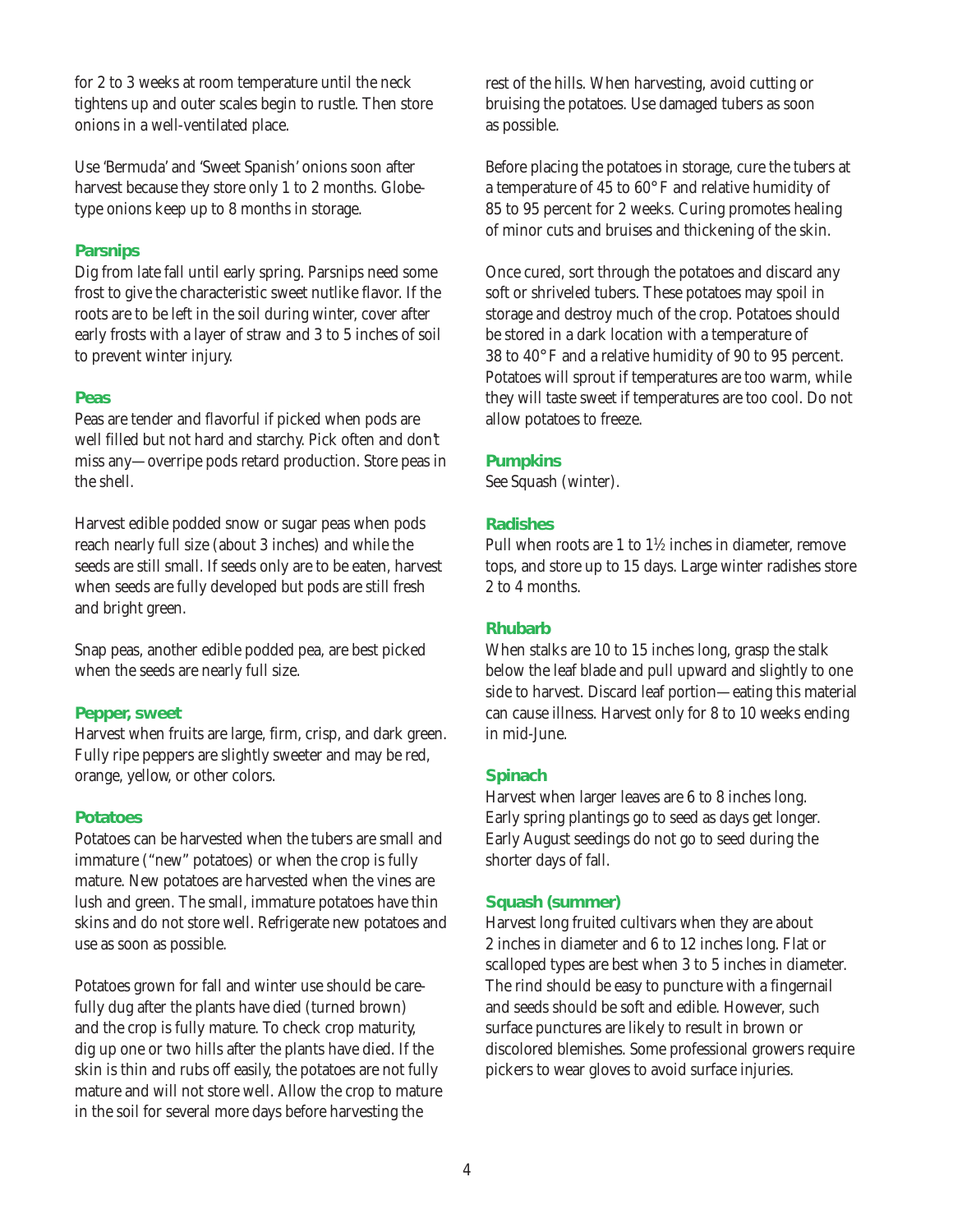#### **Squash (winter) and pumpkins**

Mature winter squash have hard skins (rinds) that cannot be punctured with the thumbnail. Additionally, most mature winter squash have dull-looking surfaces. Pumpkins should be uniformly orange. When harvesting, leave a 1-inch stem on the winter squash and a 3- to 4-inch stem on pumpkins.

Store winter squash and pumpkins in single layers to allow air circulation and reduce fruit rots. Acorn squash can be stored for 5 to 8 weeks. Butternut squash and pumpkins will keep 2 to 3 months. Hubbard squash can be stored for 3 to 6 months.

#### **Sweet corn**

Harvest sweet corn at the milk stage. At this stage the silks are brown and dry at the ear tip. When punctured with a thumbnail, the soft kernels produce a milky juice. Overmature corn is tough and doughy. An immature ear will not be completely filled to the tip and the kernels produce a clear, watery liquid when punctured.

Sweet corn remains in the milk stage for a short time. As the sweet corn approaches maturity, check it frequently to ensure high quality.

Harvest sweet corn by grasping the ear at its base and then twisting downward. Use or refrigerate immediately as quality declines rapidly after harvest.

#### **Sweet potatoes**

Harvest late in fall before frost. Dig carefully to avoid cuts, bruises, and broken roots. Sweet potatoes do not store well unless the growing season is long and the roots are large. Use small, younger roots soon after harvest.

When mature, a broken or cut surface dries on exposure to air, while an immature one remains moist and turns dark in color. If vines are damaged by frost, harvest immediately to prevent entrance of decay organisms from dead stems.

Sweet potatoes must be cured after harvest for good storage. Cure for 1 week at 85° F and 90 to 95 percent relative humidity and then store at 55–60° F. Increase curing time if temperatures are lower.

#### **Swiss chard**

Use outer, older leaves as they become 8 to 10 inches long but are still young and tender. New leaves growing from the center of the plant produce a continuous harvest. Cut carefully to avoid injury to the center bud.

#### **Tomatoes**

For fully ripe tomatoes, leave completely red fruits on plants for an additional 5 to 8 days. Pick only ripe but firm tomatoes for juice or canning to ensure proper acidity, full flavor, and good color. Overripe tomatoes may be lower in acidity and not be safe to can. Ripe tomatoes should be stored at 46–50° F and 90 to 95 percent relative humidity. Harvest green tomatoes before frost and keep at 55–70° F to ripen.

A few green tomatoes can easily be ripened on the kitchen counter. Ripen large numbers by wrapping individual fruits in newspaper. Place the wrapped tomatoes in single layers in boxes or on shelves. Check ripening every few days. Light is not necessary for ripening of immature tomatoes.

#### **Turnips**

Dig when fruits are 2 to 21 ⁄2 inches in diameter but before heavy frosts. Store with tops for 4 to 5 months.

# **Watermelon**

Harvest when fruits are full sized, dull in appearance, and the bottom part (portion touching the soil) turns from greenish white to cream. Leave 2 inches of stem on the watermelon for storage.

# **Storing vegetables**

Many fresh vegetables can be successfully stored in your home. Refrigeration is helpful but not necessary. Basements, cellars, outbuildings, and pits can be used for storage if they are vented to the outside.

Store only healthy, fresh produce that is free from disease, insect, and mechanical damage. Use any damaged ones immediately. Select late ripening cultivars with late planting dates and harvest as late as possible. (See Table 1 for the best vegetable storage conditions.)

For best results, store fruits (apples, pears, etc.) and vegetables separately. For the most part, fruits and vegetables have different storage requirements. Additionally, some fruits may adversely affect the storage of vegetables and vice versa. For example, ripening apples,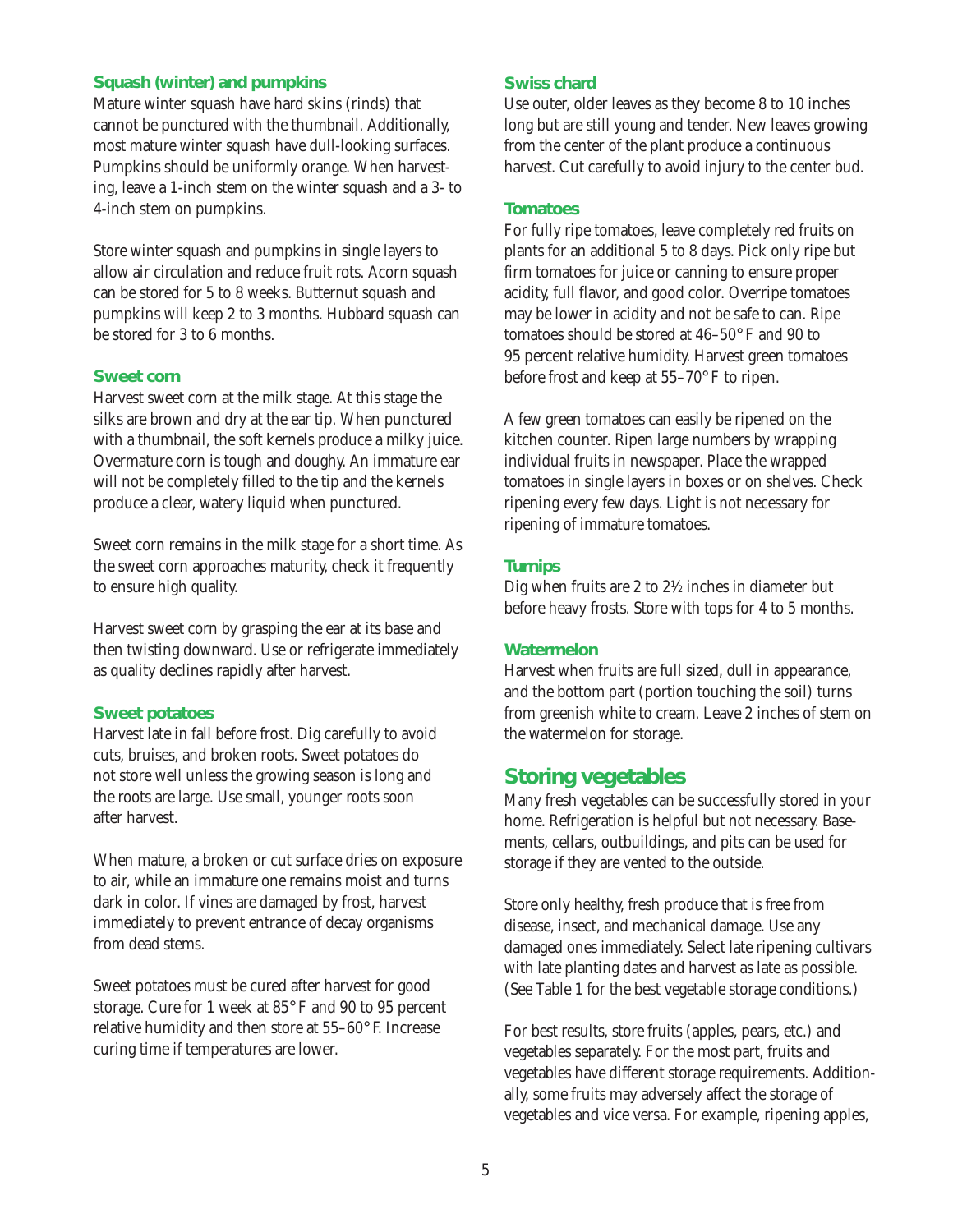pears, and other fruits release ethylene gas that may shorten the storage life of winter squash and pumpkins. When stored together, cabbage may affect the flavor of apples and pears.

# **Storage conditions Temperature control**

Accurate temperature control is necessary for long-term storage of vegetables. Two thermometers are needed. One is placed in the coldest part of the storage area and the other outdoors. Early in fall open the vent whenever the outside temperature is lower than the inside temperature and close it when the outside temperature is higher. This means daily opening and closing of the vents to cool the storage area in fall. When the weather gets cold, only a small opening is needed.

Be careful produce doesn't freeze during extremely cold weather. For most vegetables, the ideal storage temperature is 32–40° F. A lower temperature could result in injury. Vegetables stored at higher than 40° F could rot.

# **Humidity control**

Stored vegetables quickly shrivel and lose quality without proper moisture. Most storage areas must have the humidity raised to reach the ideal 90 to 95 percent relative humidity that most vegetables need. A simple humidity gauge from most hardware stores is the best way to measure the relative humidity.

Sprinkling the floor with water or using a humidifier will raise the humidity. Large pans of water or a floor covering of wet straw or sawdust will also work. However, the easiest and most effective way to control moisture loss and prevent shrinkage is to place vegetables in polyethylene bags or to line storage boxes with polyethylene. Make several ¼- to ⅓-inch holes in the sides of the bags and liners to permit ventilation. Three or four 1 ⁄4-inch holes per pound of vegetables results in a high relative humidity of 90 to 98 percent. When moisture collects on the inside of the bag, the relative humidity is 98 to 100 and a few more holes should be punched to reduce it slightly.

If stored vegetables shrink and shrivel, the humidity must be raised. Excessive spoilage or decay indicates the humidity is too high or that the vegetables have been stored too long.

# **Waxing**

Wax or wax emulsion has been used commercially for many years to improve vegetable storage. Waxing reduces moisture loss and thus retards shriveling. On some vegetables, waxing simply improves appearance. Because the wax thickness is critical and difficult for the home gardener to control, waxing is not recommended for home use. Coatings that are too thin may give little, if any, protection against water loss; a thick coat may increase decay and breakdown. Storing vegetables in perforated plastic bags will accomplish the same purpose with less effort.

# **Sanitation of storage room**

Storage facilities must be kept clean or vegetables deteriorate. Watch vegetables carefully to avoid losses from decay, growth, or excessive shriveling. Remove decaying vegetables at once to prevent rot from spreading. At least once a year remove all containers from your storeroom, clean them with a disinfectant, and air them in the sun. Thoroughly wash walls, ceilings, and floors of the storeroom before putting the containers back into storage.

# **Storage structures Refrigerator**

A second refrigerator is useful for storing small to moderate amounts of vegetables. However, a properly regulated basement storage area is more economical to use and holds much larger quantities of vegetables. Most refrigerated vegetables store best if kept in perforated plastic bags.

# **House basement**

A basement under a house with central heating may be used for ripening tomatoes and short-term storage of potatoes, sweet potatoes, onions, pumpkins, and winter squashes. However, it is necessary to provide a separate room for long-term storage of most vegetables in a basement with a furnace.

Locate this room in the northwest corner of your basement. Insulate inner walls and ceiling to prevent entrance of heat or chilling of the floor above the room. If possible, do not have heating pipes or ducts running through the room.

The room should have at least one window or vent to allow outside air to cool the room. Bring cool outside air into the storage room through a cold air intake with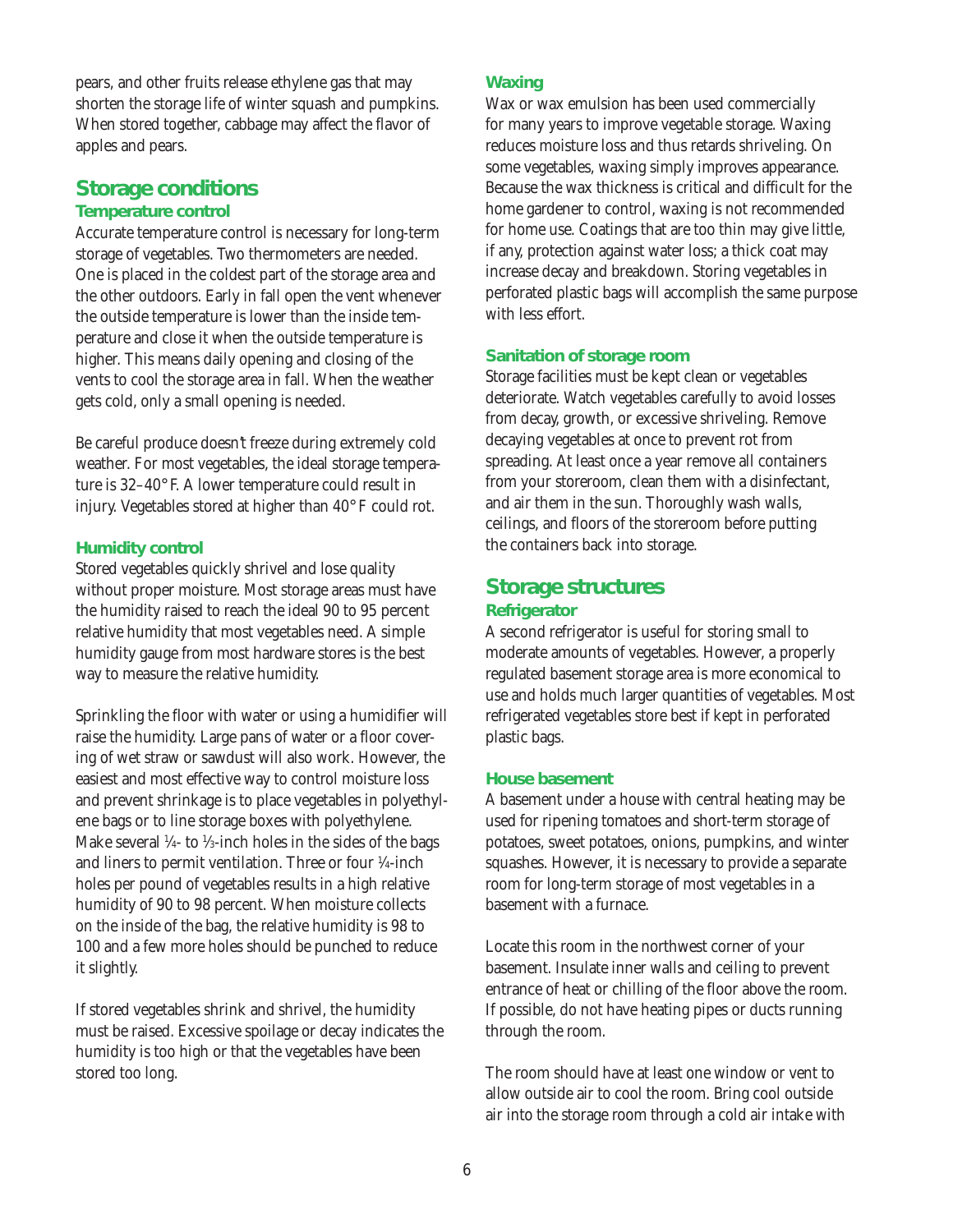a ventilating flue extending down to the floor. Another part of the window near the ceiling can serve as the warm air outlet (Figure 1). Cover openings to the outside with screen to keep mice out. Shade the window or vents so the room will be kept dark for storage of potatoes.

If large amounts of fruit are to be stored, add a partition and separate vent to avoid injury to the vegetables from gases given off by ripening fruit.

Equip the room with shelves so produce will be kept off the floor to increase air circulation.



**Figure 1. Overall view into storage room**  (Courtesy University of Wisconsin)

# **Outdoor buildings and cellars**

Outdoor buildings are a difficult place to store vegetables. However, if they are well insulated, have adequate ventilation, and a source of supplemental heat, they will work satisfactorily.

Outdoor cellars, properly constructed, are excellent for storing many vegetables, especially the root crops, potatoes, kohlrabi, and cabbage. Outdoor cellars should have at least one vent to the outside to provide cooling and ventilation during the fall.

If you do not already have an outdoor cellar for vegetable storage, it is probably not a good investment to build one. A well-constructed and managed basement storage room is not only more convenient and just as good but more economical.

#### **Temporary mounds or pits**

Cone-shaped mounds or pits can be constructed to store potatoes, root vegetables, and cabbage through most of the winter. While not very convenient, they are an economical way to store fresh vegetables.

For storage until early winter, dig a hole 10 to 24 inches deep and several feet in diameter in a well-drained location where surface water runoff will not be a problem. Storage through the winter requires the pit to be 3 to 4 feet deep. Place the pit where it will receive winter sunlight to prevent freezing of the vegetables.

Add a layer of straw to the surface of the ground and stack the vegetables on the straw in a cone-shaped pile. Never store fruits and vegetables in the same pit. Place a 12-inch layer of straw over the vegetables and then add an 8- to 12-inch layer of soil over the entire pile. Use an additional layer of straw and soil for storage through the winter. Pack the outer layer of soil with the back of a shovel to make the pit waterproof. Finish by digging a shallow drainage ditch around the pit to allow water to drain away from the stored vegetables.

With small pits, provide ventilation by extending the straw layer to the top of the pile. Cover the opening with a piece of screen and a stone to prevent rodent damage. In late fall, when the soil starts to freeze, cover the opening with two pieces of board nailed together at right angles.

Pits are difficult to open in cold weather. Once a pit is opened, its entire contents should be removed to prevent freezing of the remaining vegetables. Therefore, it is advisable to make several small pits, each containing a mixture of vegetables. This makes it easy to open only one pit to get a variety of vegetables.

# **Tile storage**

Another method of outdoor storage is a buried drain tile. Root crops, potatoes, and other vegetables that require cool, moist storage are well adapted to tile storage.

Tile size may vary from 18 to 30 inches inside diameter and 2 to 3 feet in length. Concrete or clay tiles are best because they are more durable than wood and conduct less heat than steel. Locate the tile in a convenient, welldrained place, away from possible overflow water and downspouts. Dig a hole just large enough in diameter to let the tile fit snugly. The hole should be 6 inches deeper